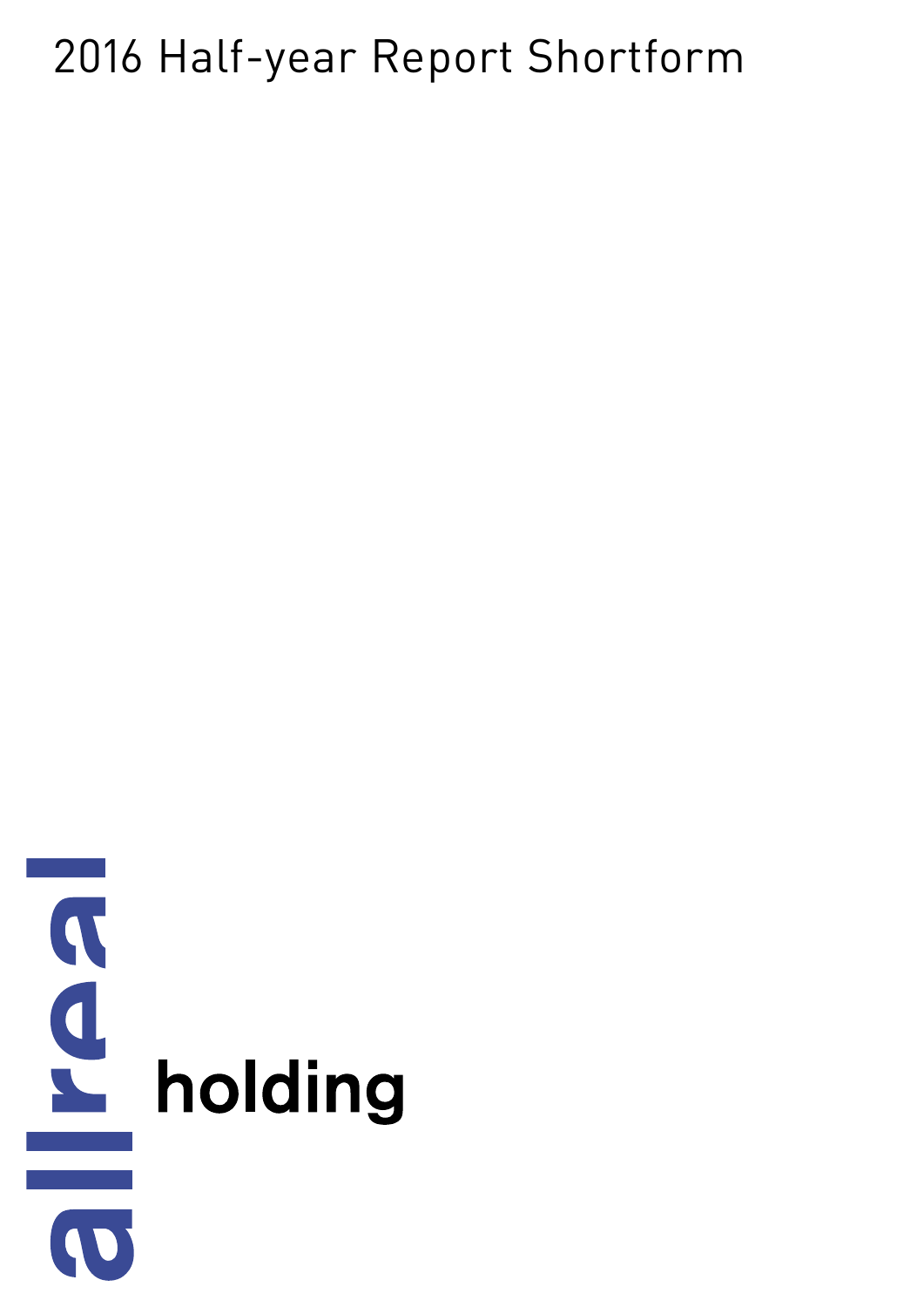# Key figures at a glance

|                                                                           | 1st half-year 2016<br>as at 30.06.2016* | 1st half-year 2015<br>as at 31.12.2015* | Change<br>in $\%$ <sup>1</sup> |
|---------------------------------------------------------------------------|-----------------------------------------|-----------------------------------------|--------------------------------|
| Group                                                                     |                                         |                                         |                                |
| CHF million<br>Total sales <sup>2</sup>                                   | 348.9                                   | 395.5                                   | $-11.8$                        |
| Operating profit (EBIT) incl. revaluation gains<br>CHF million            | 110.4                                   | 103.7                                   | $+6.5$                         |
| Net profit incl. revaluation effect<br>CHF million                        | 69.8                                    | 67.2                                    | $+3.9$                         |
| Operating profit (EBIT) excl. revaluation gains<br>CHF million            | 100.1                                   | 93.2                                    | $+7.4$                         |
| Net profit excl. revaluation effect<br>CHF million                        | 61.4                                    | 59.1                                    | $+3.9$                         |
| Cash flow<br>CHF million                                                  | 181.4                                   | 14.0                                    |                                |
| Return on equity incl. revaluation effect (annualised)                    | 7.1<br>$\%$                             | 6.9                                     | $+0.2$                         |
| Return on equity excl. revaluation effect (annualised)                    | $\%$<br>6.6                             | 6.4                                     | $+0.2$                         |
| Equity ratio on cut-off date                                              | $\%$<br>49.9                            | 48.2                                    | $+1.7$                         |
| Net gearing <sup>3</sup> on cut-off date                                  | $\%$<br>80.4                            | 88.0                                    | $-7.6$                         |
| Average interest rate on financial liabilities on cut-off date            | $\frac{0}{n}$<br>2.14                   | 2.15                                    | $-0.01$                        |
| Average duration of financial liabilities                                 | 61<br>months                            | 52                                      | $+9$                           |
| CHF million<br>Sales Projects & Development division                      | 260.2                                   | 303.8                                   | $-14.4$                        |
| Earnings from Projects & Development division <sup>4</sup><br>CHF million | 49.8                                    | 36.1                                    | $+38.0$                        |
| Operating margin Projects & Development division <sup>5</sup>             | $\frac{0}{0}$<br>48.8                   | 16.6                                    | $+32.2$                        |
| Employees on cut-off date<br>number of full-time equivalents              | 286                                     | 312                                     | $-26$                          |
| Share                                                                     |                                         |                                         |                                |
| Earnings per share incl. revaluation effect                               | CHF<br>4.38                             | 4.22                                    | $+3.8$                         |
| Earnings per share excl. revaluation effect                               | CHF<br>3.85                             | 3.71                                    | $+3.8$                         |
| Net asset value (NAV) per share before deferred taxes on cut-off date     | CHF<br>130.90                           | 132.95                                  | $-1.5$                         |
| Net asset value (NAV) per share after deferred taxes on cut-off date      | CHF<br>123.20                           | 125.35                                  | $-1.7$                         |
| Share price on cut-off date                                               | CHF<br>135.00                           | 133.60                                  | $+1.0$                         |
| Valuation on cut-off date                                                 |                                         |                                         |                                |
| CHF million<br>Market capitalisation <sup>6</sup>                         | 2151.2                                  | 2125.5                                  | $+1.2$                         |
| Enterprise value (EV)7<br>CHF million                                     | 3730.7                                  | 3879.7                                  | $-3.8$                         |

\* Should no further particulars be given, values referring to the income statement concern the 1<sup>st</sup> half-year and balance sheet value the cut-off dates on 30.06.2016 as at 31.12.2015.

<sup>1</sup> Changes in quantum and percentage values shown as absolute difference

<sup>2</sup> Income resulting from rental of investment real estate and real estate management services plus completed project volume Projects & Development division

<sup>3</sup> Financial liabilities minus cash as percentage of equity

<sup>4</sup> Income from realisation Projects & Development, sales development, capitalised company-produced assets and diverse income minus direct expenses for realisation Projects & Development and sales development

<sup>5</sup> EBIT excl. revaluation and restoration of value adjustments on projects as percentage of profit from business activity (balance of operating income, direct operating expenses, capitalised company-produced assets and earnings from sale of investment real estate)

<sup>6</sup> Stock price at balance sheet date multiplied by the number of outstanding shares

<sup>7</sup> Market capitalisation plus net debts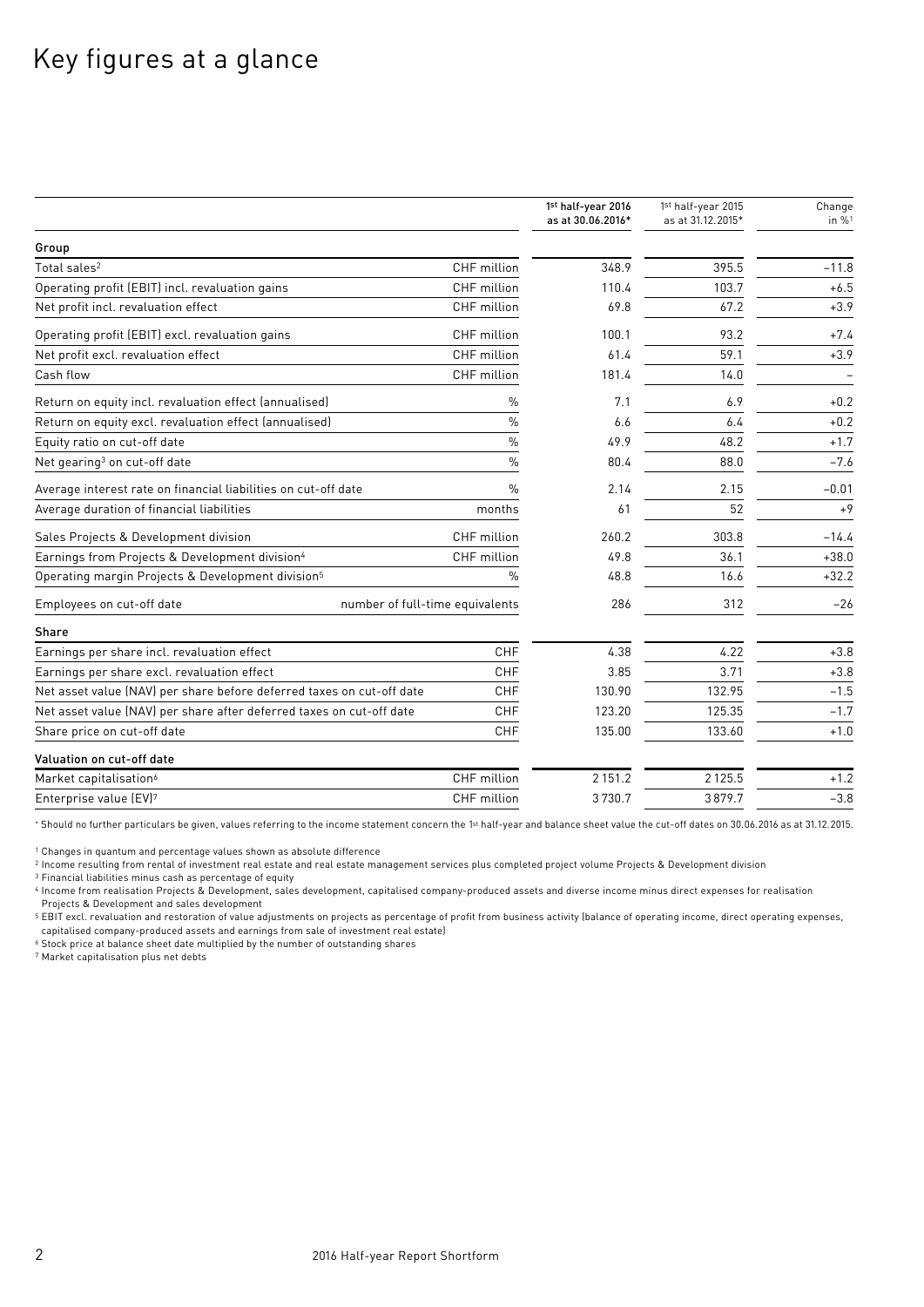# Real estate at a glance

|                                                          |                       | 1st half-year 2016<br>as at 30.06.2016* | 1st half-year 2015<br>as at 31.12.2015 | Change<br>in $%$ <sup>1</sup> |
|----------------------------------------------------------|-----------------------|-----------------------------------------|----------------------------------------|-------------------------------|
| Yield-producing properties                               |                       |                                         |                                        |                               |
| Residential real estate                                  | number                | 20                                      | 19                                     | $+1$                          |
| Commercial real estate                                   | number                | 39                                      | 43                                     | $-4$                          |
| Market value on cut-off date                             | CHF million           | 3418.6                                  | 3475.3                                 | $-1.6$                        |
| Rental income from investment real estate                | CHF million           | 86.5                                    | 88.5                                   | $-2.3$                        |
| Vacancy rate <sup>2</sup>                                | %                     | 6.2                                     | 7.6                                    | $-1.4$                        |
| Real estate expenses                                     | CHF million           | $-11.5$                                 | $-15.9$                                | $-27.7$                       |
| Real estate expenses                                     | in % of rental income | 13.3                                    | 18.0                                   | $-4.7$                        |
| Gross yield <sup>3</sup>                                 | $\%$                  | 5.2                                     | 5.2                                    |                               |
| Net yield <sup>4</sup>                                   | $\frac{0}{0}$         | 4.3                                     | 4.2                                    | $+0.1$                        |
| Real estate under construction                           |                       |                                         |                                        |                               |
| <b>Buildings</b>                                         | number                | $\overline{2}$                          | 2                                      |                               |
| Market value on cut-off date                             | CHF million           | 45.8                                    | 49.9                                   | $-8.2$                        |
| Investment volume                                        | CHF million           | 111.0                                   | 96.0                                   | $+15.6$                       |
| Investment real estate for development                   |                       |                                         |                                        |                               |
| Book value development reserves on cut-off date          | CHF million           | 64.0                                    | 71.4                                   | $-10.4$                       |
| Estimated investment volume development reserves         | CHF million           | 559.0                                   | 637.0                                  | $-12.2$                       |
| Book value buildings under construction on cut-off date  | CHF million           | 69.3                                    | 171.4                                  | $-59.6$                       |
| Estimated investment volume buildings under construction | CHF million           | 283.0                                   | 268.0                                  | $+5.6$                        |
| Book value completed real estate on cut-off date         | CHF million           | 28.2                                    | 52.7                                   | $-46.5$                       |

\* Should no further particulars be given, values referring to the income statement concern the 1st half-year and balance sheet value the cut-off dates on 30.06.2016 as at 31.12.2015.

<sup>1</sup> Changes in quantum and percentage values are shown as absolute difference

<sup>2</sup> In percent of targeted rental income, cumulated at cut-off date

 $^{\rm 3}$  Rental income from investment real estate in percent of continued market value as at 1 January

<sup>4</sup> Rental profit from investment real estate in percent of continued market value as at 1 January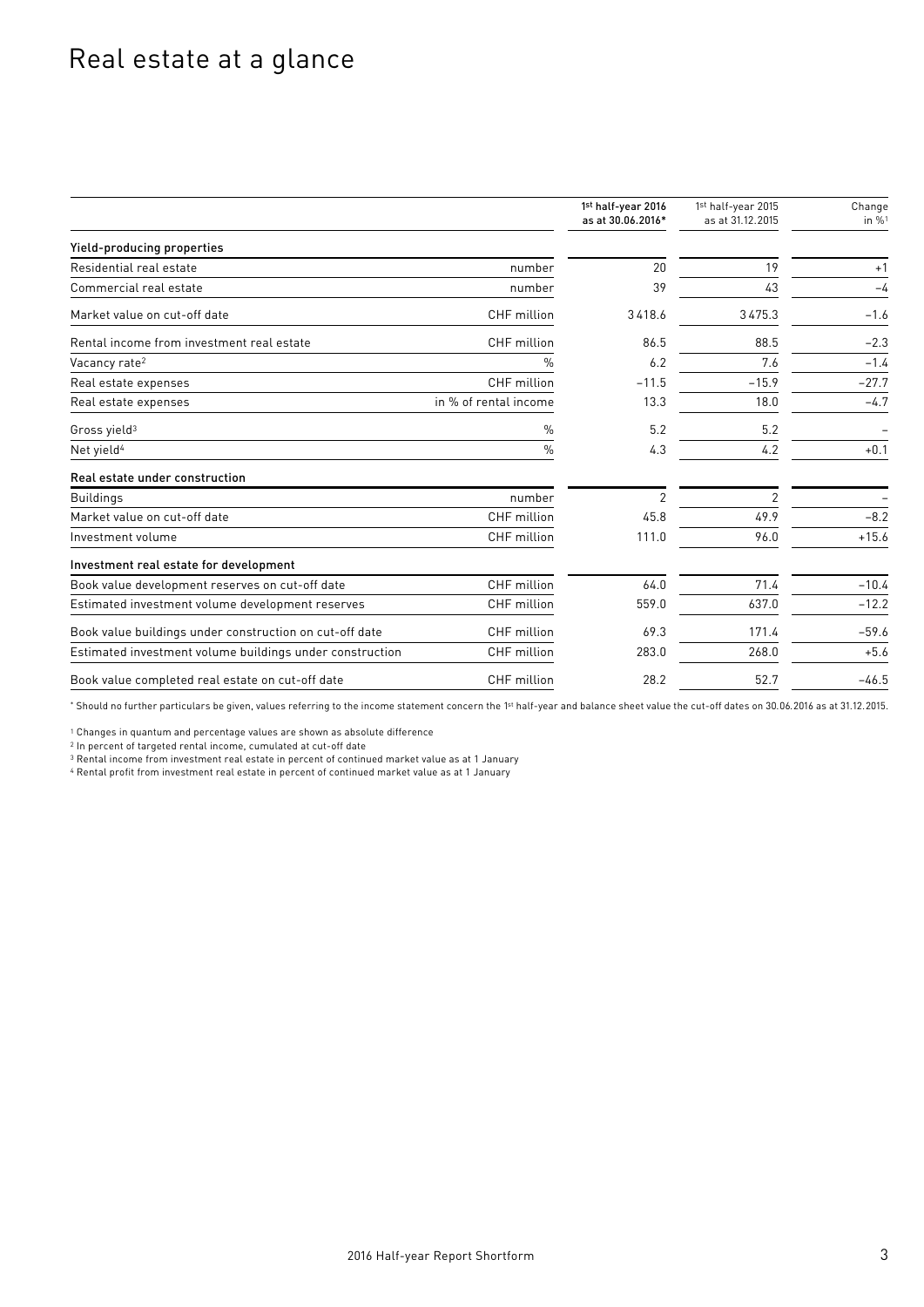# Table of contents

- Half-year report
- Consolidated half-year financial statements of Allreal Group
- Additional information
- Organisation and schedule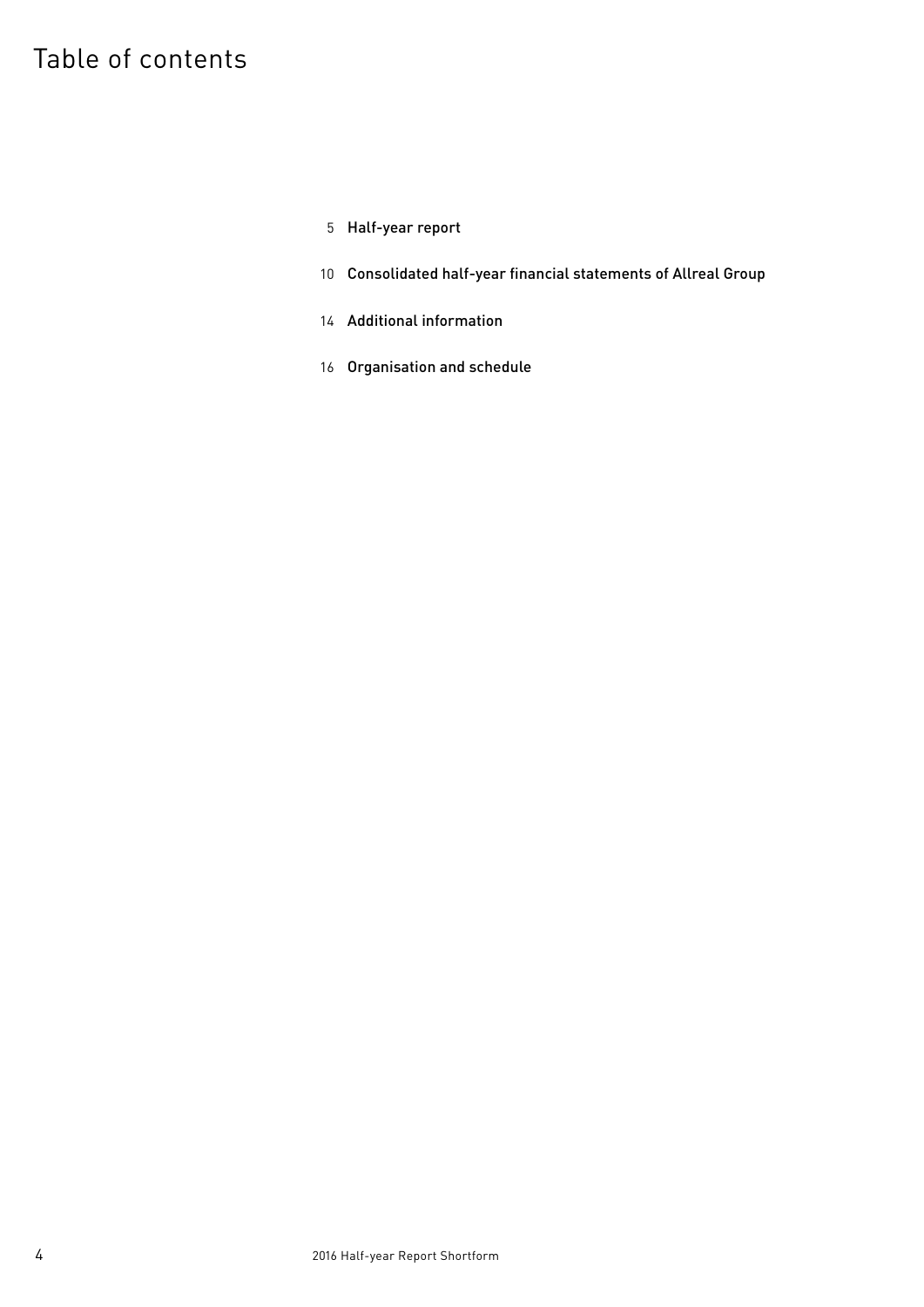- Convincing real-estate operating result
- Continued and sustained reduction of vacancy rate
- Gratifying Projects and Development result thanks to earnings from sales and consistent profitability in third-party business
- Confirmation of expectations for entire 2016 financial year

Allreal very successfully held its own in an increasingly demanding market environment. Net profit including revaluation effect for the first half year in 2016 amounted to CHF 69.8 million, or 3.9% above the comparable result the previous year (1st half 2015: CHF 67.2 million). The gratifying result is characterised by good real-estate earnings in the Real Estate division on the one hand, and by earnings from the sale of development real estate and pleasing earnings from third-party business in the Projects & Development division on the other.

Valuation of the properties held in investment real estate resulted in a value increase comparable to that of the previous year of CHF 10.3 million in total. Adjusted for the positive value correction, net profit of CHF 61.4 million was reported slightly above the very good result of the comparable period the previous year of CHF 59.1 million.

In the first six months of the year, revenue derived from the rental and management of properties and from the activity as a general contractor represents a total performance of CHF 348.9 million. As expected, this amount is 11.8% below that of the comparable period the previous year  $(1^{st}$  half 2015: CHF 395.5 million). The decline is due mainly to the reduced project volume handled by the Projects & Development division.

On the cut-off date, Allreal employed a total of 308 employees (31.12.2015: 337 employees) in Basel, Bern, Cham and Zurich. The lower number of employees reflects the company's consistent focus on projects with calculable risks and a sound profit potential and the ensuing lower project volume.

#### Real Estate division

Owing to the sale of yield-producing properties in the second half of 2015 and in the period under review, rental income declined slightly by 2.3% to CHF 86.5 million when compared to the comparable period the previous year (1st half 2015: CHF 88.5 million). Compared to the second half of 2015, rental income in the period under review grew as a result of the lower vacancy rate and despite the reduced inventory of yield-producing properties.

Thanks to numerous achievements concerning initial letting and re-letting of both residential and commercial real estate, the cumulative vacancy rate declined by 1.4 percentage points to 6.2% of target rental income (1st half 2015: 7.6%). Owing to positive negotiations with various prospective tenants, Allreal expects the vacancy rate to continue to decline in the second half of 2016. This is based, not least, on a rental agreement signed after the cut-off date concerning the office building on Lilienthal Boulevard 2–8 in Opfikon ZH comprising 13,400 square metres of useful space. As a result, the building is fully let.

#### Net profit CHF million



Net profit incl. revaluation effect

excl. revaluation effect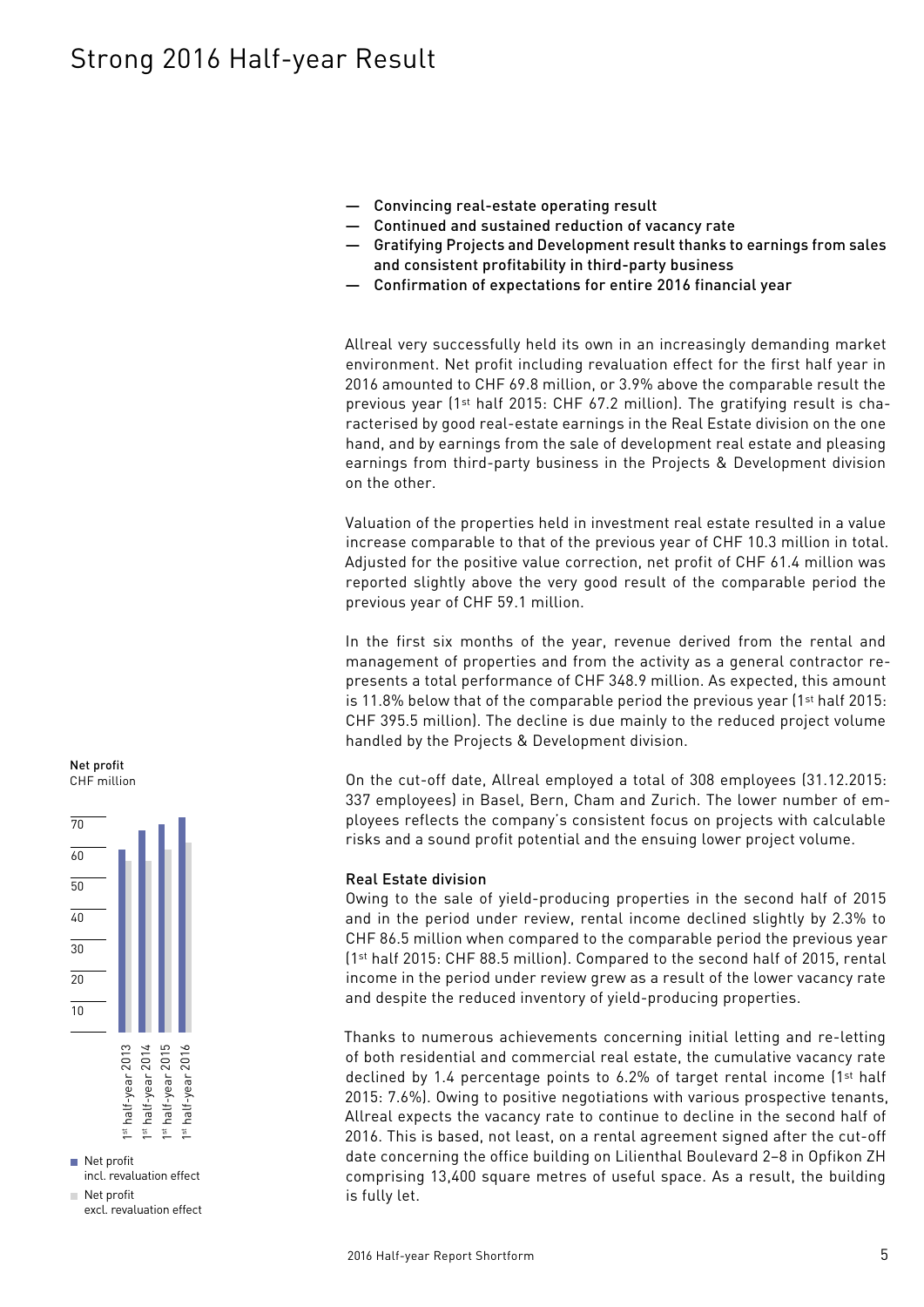



#### Income from investment real estate CHF million



Real-estate expenses for the first half of 2016 amounted to CHF 11.5 million which, in terms of total rental income, represents an expense rate of 13.3% (1st half 2015: CHF 15.9 million/18.0%). The value is therefore clearly below the standard range of 15% to 17% but is expected to approach the 15% level in the second half of 2016.

The reduced loss in revenue connected with the decreasing vacancy rate and the lower real-estate expenses resulted in a net yield of 4.3%.

In the period under review, Hammer Retex recorded sales of CHF 2.2 million (1st half 2015: CHF 3.2 million) by means of management, maintenance and marketing of real estate. The decline is primarily due to the higher share of work for the group.

Operating profit excluding revaluation gains of CHF 77.0 million reported by the Real Estate division for the first half of 2016 is 12.8% below that of the comparable period the previous year (1st half 2015: CHF 88.3 million) which was characterised by extraordinary sales profits.

The portfolio of yield-producing properties experienced one addition and four divestments in the first half of 2016.

The addition concerns a residential and commercial building from Allreal's own development and realisation located on Schiffbaustrasse in Zurich-West; at the time of completion in June 2016, all apartments and a considerable share of the commercial space in the building were let.

In the period under review, three commercial properties in Zurich and Dietlikon with total floor space of 15,000 square metres were sold to an institutional investor and an office building in Zurich Aussersihl. The profit resulting from the sale amounts to CHF 5.6 million (1st half 2015: CHF 18.4 million) or 6.0% above the total book value of the four divested buildings.

The portfolio of yield-producing properties as at 30 June 2016 comprised 20 residential and 39 commercial buildings.

Following the addition of a planned commercial building in Bülach ZH and the divestment of a residential and commercial building in Zurich-West – both by means of reclassification – the portfolio of investment real estate under construction comprised two projects representing a total market value on the cut-off date of CHF 45.8 million, an estimated investment volume of CHF 111.0 million and annual target rental income of CHF 6.7 million.

The valuation of the investment properties by an external estimator as at 30 June 2016 resulted in a positive total value adjustment before tax of CHF 10.3 million (1st half 2015: CHF 10.5 million). Of this amount, CHF 3.8 million applied to yield-producing properties and CHF 6.5 million to investment real estate under construction.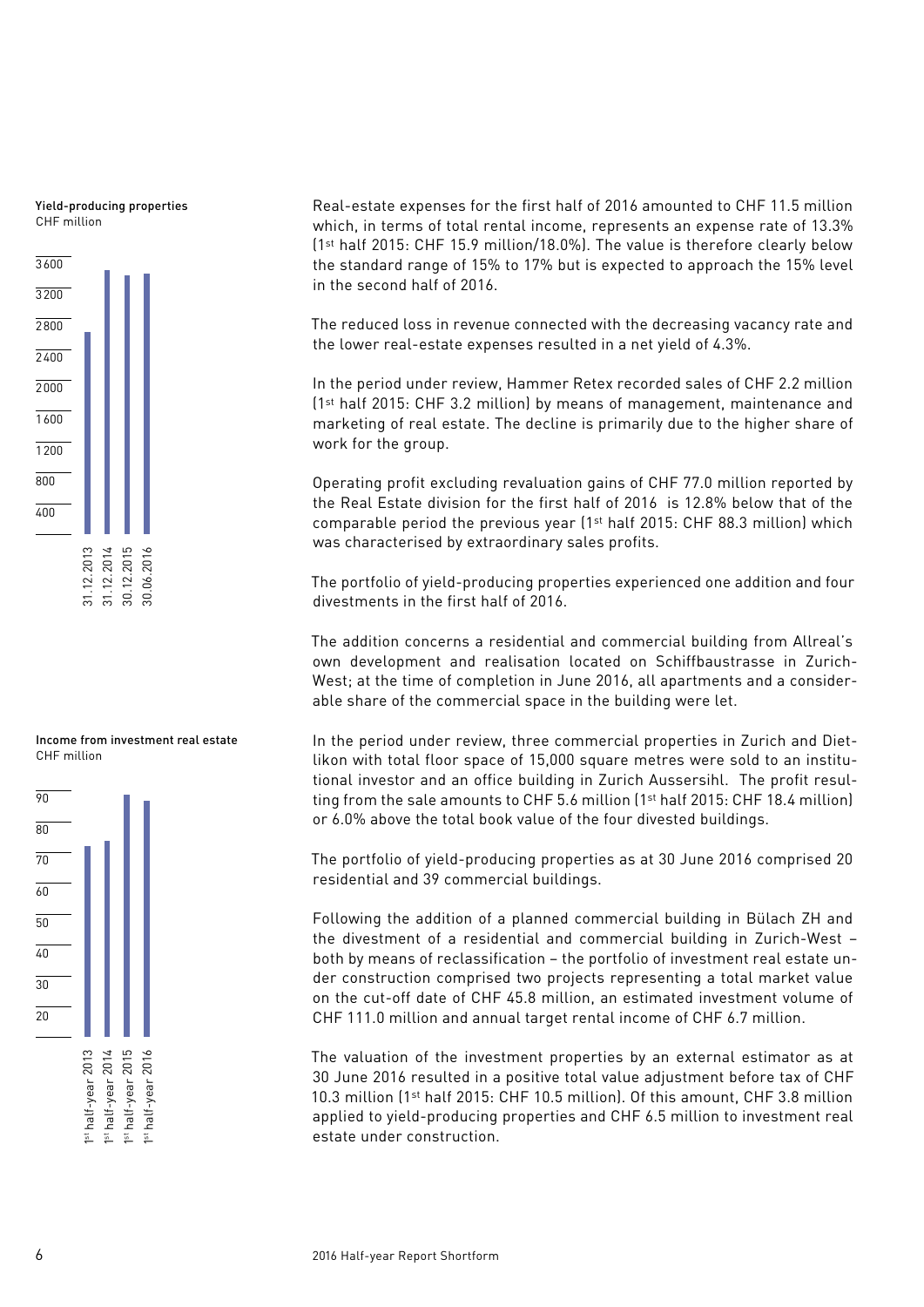Earnings from Projects & Development CHF million



The total value of the portfolio including divestments and reclassifications effected in the period under review and the positive value adjustments as at the cut-off date amounted to CHF 3.42 billion (1st half 2015: CHF 3.53 billion).

The Real Estate division's share in the group's net operating result was 70.8% (1st half 2015: 94.2%).

#### Projects & Development division

Earnings generated by the Projects & Development division in the first half of 2016 from the development and realisation for third parties, sale of development real estate and capitalised performance of own projects amounted to CHF 49.8 million (1st half 2015: CHF 36.1 million).

Gains resulting from the sale of development real estate of CHF 22.1 million – of which a share of more than 80% relates to the ownership transfer of 90 units in the Guggach residential project in Zurich Unterstrass – represent a significant contribution toward the earnings result reported 38% above the comparable value the previous year.

Earnings of CHF 24.4 million generated by the Realisation department – development and realisation for third parties – remained at the previous year's level representing a pleasingly stable gross margin of 11.3% (1<sup>st</sup> half 2015: 11.6%).

Profits of CHF 24.3 million reported by the Projects & Development division accrued in the first half of 2016 (1st half 2015: CHF 6.0 million) from the sale of development real estate and lower operating expenses resulted in distinctly higher earnings before interest and taxes (EBIT) compared to the previous year.

Allreal is currently planning the realisation of a site in Bülach-Nord measuring over 55,000 square metres to be used mainly for residential purposes comprising about 420 rental and 70 condominium units in the medium price range plus office and commercial space.

The investment volume of the project developed by Allreal itself amounts to over CHF 306 million. In the period under review, Project Development transferred the first of eight sub-projects to the Realisation department. The residential complex for Allreal's own portfolio to be completed by 2018 includes four blocks comprising a total of 76 rental apartments. A large share of the remaining project is to be sold to a certain investor who has already been determined.

In the period under review, the development property on Kirschblütenweg in Basel was brought to the construction stage and transferred to the Realisation department. The 12 residential units ready for occupation in 2018 have already been sold.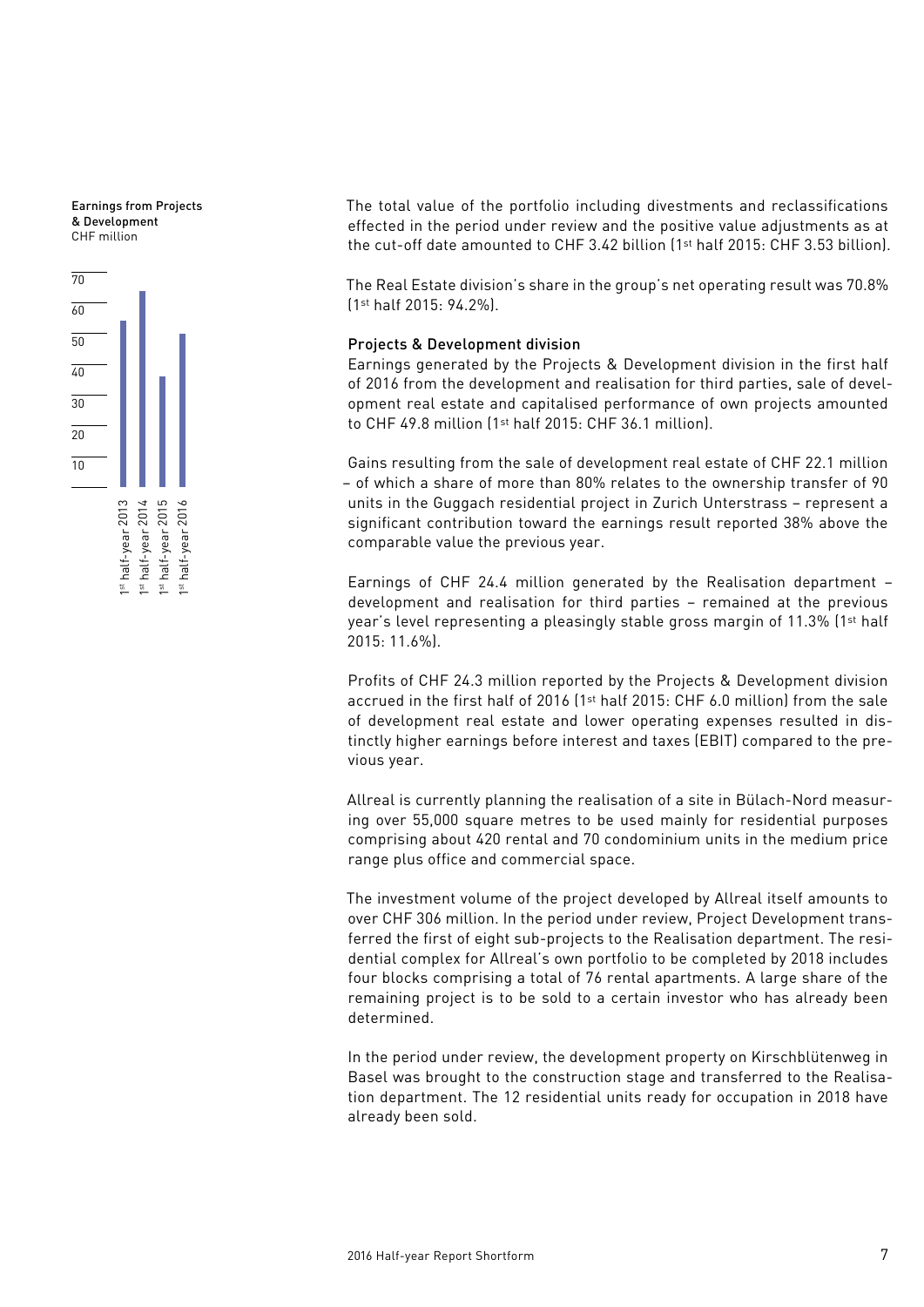Return on equity (RoE) incl. revaluation effect in percent



Equity ratio in percent



The project volume completed by the Realisation department in the first half of 2016 amounted to CHF 260.2 million (1st half 2015: 303.8 million). The lower amount compared to the comparable period the previous year reflects Allreal's consistent focus on the realisation of projects with calculable risks and sound profit potential.

The share of the project volume handled for third parties amounted to CHF 215.5 million, that of development projects designated for the sale to third parties to CHF 17.8 million, and that of own projects for Allreal's own portfolio to CHF 26.9 million (1st half 2015: CHF 224 million/CHF 36 million/CHF 44 million).

Of the entire project volume, 69.2% represents new construction projects and 30.8% refurbishment and conversion projects (1st half 2015: 76.4% / 23.6%). Secured order backlog on the cut-off date amounted to CHF 714 million which will guarantee utilisation of existing capacity for a period of over 12 months.

With 49 units sold, the sale of development real estate was gratifying. Profit of CHF 22.1 million accrued in the period under review was derived to a large degree from the Guggach project in Zurich Unterstrass. The projects Kirschblütenweg in Basel, Pfruendmatt in Mettmenstetten and Cholplatz in Bülach contributed to the good result. Following the sale of the last condominium in the Holengasse project in Meilen, 38 units in 6 projects were available on the cut-off date, 14 of the units ready for occupation.

In the first half of 2016, the Project & Development division's share in the Group's net operating result represented 29.2% (1st half 2015: 5.8%).

#### Advantageous financing despite negative interest rates

Owing to the immense inflow of funds resulting from the sale of development real estate and yield-producing real estate, financial debt as at the cut-off date decreased by CHF 170 million to 1.61 billion (31.12.2015: CHF 1.78 billion).

In the period under review, a 2.50% debenture loan of CHF 150 million was redeemed by a 0.625% debenture loan for the same amount to be released in 2024. Negative interest rates applying to interest swaps resulted in slightly higher financial expenses for the period under review. The average interest rate for debt on the cut-off date was 2.14% at an average time to maturity of 61 months (31.12.2015: 2.15% / 52 months).

Freely available lines of credit as at 30 June 2016 amounted to CHF 643 million with a debt capacity of CHF 1.4 billion. The company thus enjoys advantageous financing and is in a position to take efficient advantage of opportunities as they arise.

As at 30 June 2016, Allreal's equity ratio amounted to 49.8% and net gearing to 80.4% (31.12.2015: 48.2% / 88.0%). Return on equity excluding revaluation gains grew by 0.2 percentage points to 6.6% in the period under review.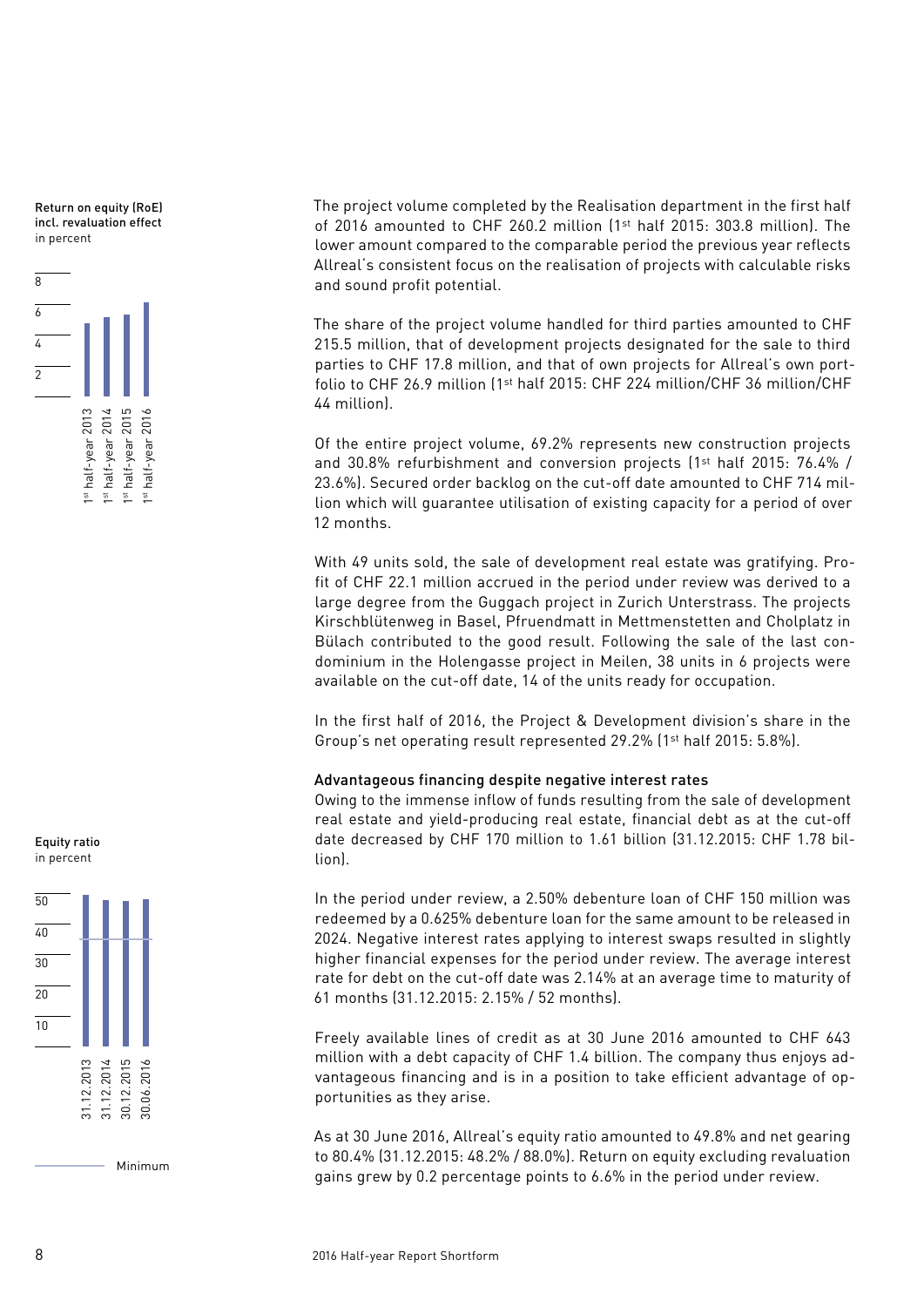#### Outlook

For more than a decade the real-estate market has experienced continuous growth. Insecurity concerning the further course of the economy and the development of the legal and political parameters connected with an oversupply of residential and commercial space apparent in certain regions will inevitably lead to an increasingly demanding market environment.

Thanks to the combination of a stable-income real-estate portfolio with the activity of a general contractor, this development can be connected with opportunities for Allreal. Consequently, the company looks to the future optimistically and with confidence.

Allreal recognises potential especially in the development and realisation of residential and commercial properties for our own portfolio and for profitable sale to third parties. Own projects already started on or far advanced in development allow for portfolio growth possible in the coming years of more than 200 million francs in total.

Parallel to the stronger focus on project development and its dynamisation, Allreal aims to consistently implement measures to continue reducing the vacancy rate and to increase efficiency while securing quality and profitability.

The company expects business in the second half of 2016 to continue developing at a constant rate and, therefore, it anticipates operating net profit for the entire 2016 financial year to compare to that of the previous year.

The Board of Directors and Group Management wish to take this opportunity to thank our shareholders for their trust and all staff members for their commitment. These two conditions are indispensable for both the strong 2016 half-year results and the optimistic assessment of future prospects.

MAam

Bruno Bettoni Chairman

Roger Herzog Chief Executive Officer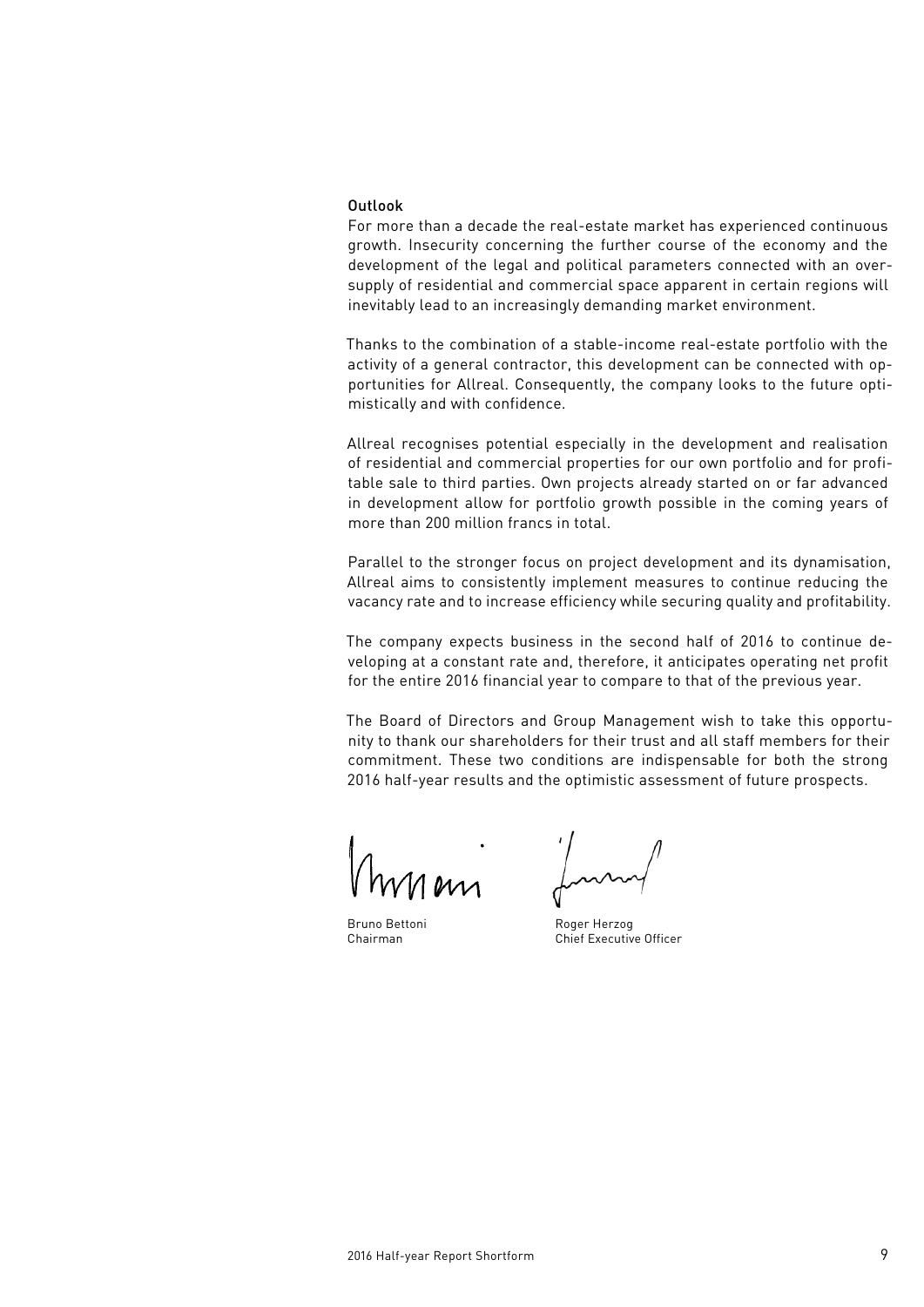# Consolidated half-year financial statements of Allreal Group

### Consolidated statement of comprehensive income

| CHF million                                                      | 1st half-year 2016 | 1st half-year 2015<br>reviewed |
|------------------------------------------------------------------|--------------------|--------------------------------|
| Income from renting investment real estate                       | 86.5               | 88.5                           |
| Income from real estate management services                      | 2.2                | 3.2                            |
| Income from realisation Projects & Development                   | 215.5              | 223.7                          |
| Income from sales Development                                    | 170.3              | 31.9                           |
| Diverse income                                                   | 0.2                | 0.1                            |
| Operating income                                                 | 474.7              | 347.4                          |
| Direct expenses for rented investment real estate                | $-11.5$            | $-15.9$                        |
| Direct expenses from realisation Projects & Development          | $-191.1$           | $-197.7$                       |
| Direct expenses from sales Development                           | $-148.2$           | $-28.3$                        |
| Direct operating expenses                                        | $-350.8$           | -241.9                         |
| Personnel expenses                                               | $-25.1$            | $-28.8$                        |
| Other operating expenses                                         | $-7.1$             | $-7.1$                         |
| Operating expenses                                               | $-32.2$            | $-35.9$                        |
| Capitalised company-produced assets                              | 3.1                | 6.4                            |
| Earnings from sale of investment real estate                     | 5.6                | 18.4                           |
| Higher valuation of yield-producing properties                   | 21.6               | 35.5                           |
| Lower valuation of yield-producing properties                    | $-17.8$            | $-33.5$                        |
| Higher valuation of investment real estate under construction    | 6.5                | 8.5                            |
| Lower valuation of investment real estate under construction     | 0.0                | 0.0                            |
| Earnings from revaluation of investment real estate              | 10.3               | 10.5                           |
| <b>EBITDA</b>                                                    | 110.7              | 104.9                          |
| Depreciation other property, plant and equipment                 | $-0.3$             | $-0.2$                         |
| Amortisation intangible assets                                   | 0.0                | $-1.0$                         |
| <b>Operating profit (EBIT)</b>                                   | 110.4              | 103.7                          |
| Finance income                                                   | 0.9                | 0.9                            |
| Finance expenses                                                 | $-22.5$            | $-18.8$                        |
| Net profit before tax                                            | 88.8               | 85.8                           |
| Tax expenses                                                     | $-19.0$            | $-18.6$                        |
| Net profit                                                       | 69.8               | 67.2                           |
| Items subsequently restated in profit or loss statement:         |                    |                                |
| Valuation of financial instruments                               | $-2.5$             | $-7.2$                         |
| Deferred taxes resulting from valuation of financial instruments | 0.5                | 1.6                            |
| Items not subsequently restated in profit or loss statement:     |                    |                                |
| Changes in employee benefits                                     | $-13.5$            | 1.5                            |
| Deferred taxes from changes in employee benefits                 | 3.0                | $-0.3$                         |
| Other comprehensive income                                       | $-12.5$            | $-4.4$                         |
| Total comprehensive income                                       | 57.3               | 62.8                           |
| Earnings per share in CHF                                        | 4.38               | 4.22                           |
| Diluted earnings per share in CHF                                | 4.39               | 4.23                           |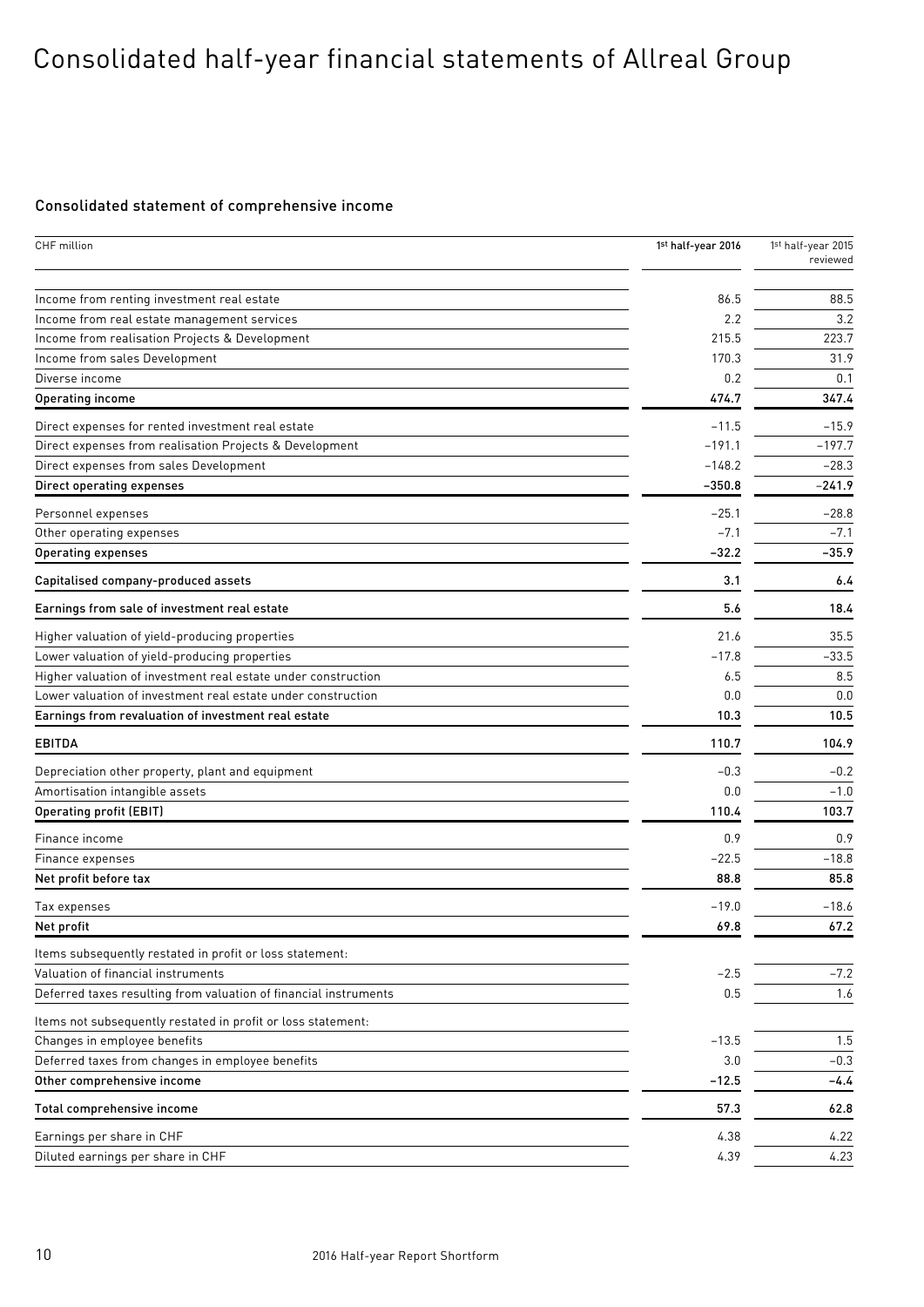# Consolidated balance sheet

| CHF million                               | 30.06.2016 | 31.12.2015<br>audited |
|-------------------------------------------|------------|-----------------------|
|                                           |            |                       |
| Investment real estate                    | 3418.6     | 3475.3                |
| Investment real estate under construction | 45.8       | 49.9                  |
| Other property, plant and equipment       | 1.4        | 1.6                   |
| Financial assets                          | 139.7      | 143.4                 |
| Deferred tax assets                       | 41.5       | 42.2                  |
| Non-current assets                        | 3647.0     | 3712.4                |
| Development real estate                   | 161.5      | 295.5                 |
| Trade receivables                         | 87.6       | 96.4                  |
| Other receivables                         | 11.5       | 8.3                   |
| Cash                                      | 27.7       | 23.4                  |
| <b>Current assets</b>                     | 288.3      | 423.6                 |
| Assets                                    | 3935.3     | 4136.0                |
| Share capital                             | 797.1      | 797.1                 |
| Capital reserves                          | 141.1      | 232.7                 |
| Treasury shares                           | $-0.8$     | $-4.4$                |
| Retained earnings                         | 1026.0     | 968.7                 |
| Equity                                    | 1963.4     | 1994.1                |
| Long-term borrowings                      | 922.2      | 774.1                 |
| Deferred tax liabilities                  | 164.1      | 163.4                 |
| Long-term provisions                      | 2.7        | 3.0                   |
| Liabilities staff pension fund            | 18.4       | 4.2                   |
| Derivative financial instruments          | 76.6       | 71.8                  |
| Long-term liabilities                     | 1184.0     | 1016.5                |
| Trade payables                            | 66.4       | 62.7                  |
| Payments for development real estate      | 8.9        | 24.1                  |
| Current tax liabilities                   | 0.0        | 9.1                   |
| Derivative financial instruments          | 1.8        | 0.0                   |
| Other current liabilities                 | 21.4       | 21.9                  |
| Short-term provisions                     | 4.4        | 4.1                   |
| Short-term borrowings                     | 685.0      | 1003.5                |
| Short-term liabilities                    | 787.9      | 1125.4                |
| Liabilities                               | 1971.9     | 2141.9                |
| <b>Equity and liabilities</b>             | 3935.3     | 4136.0                |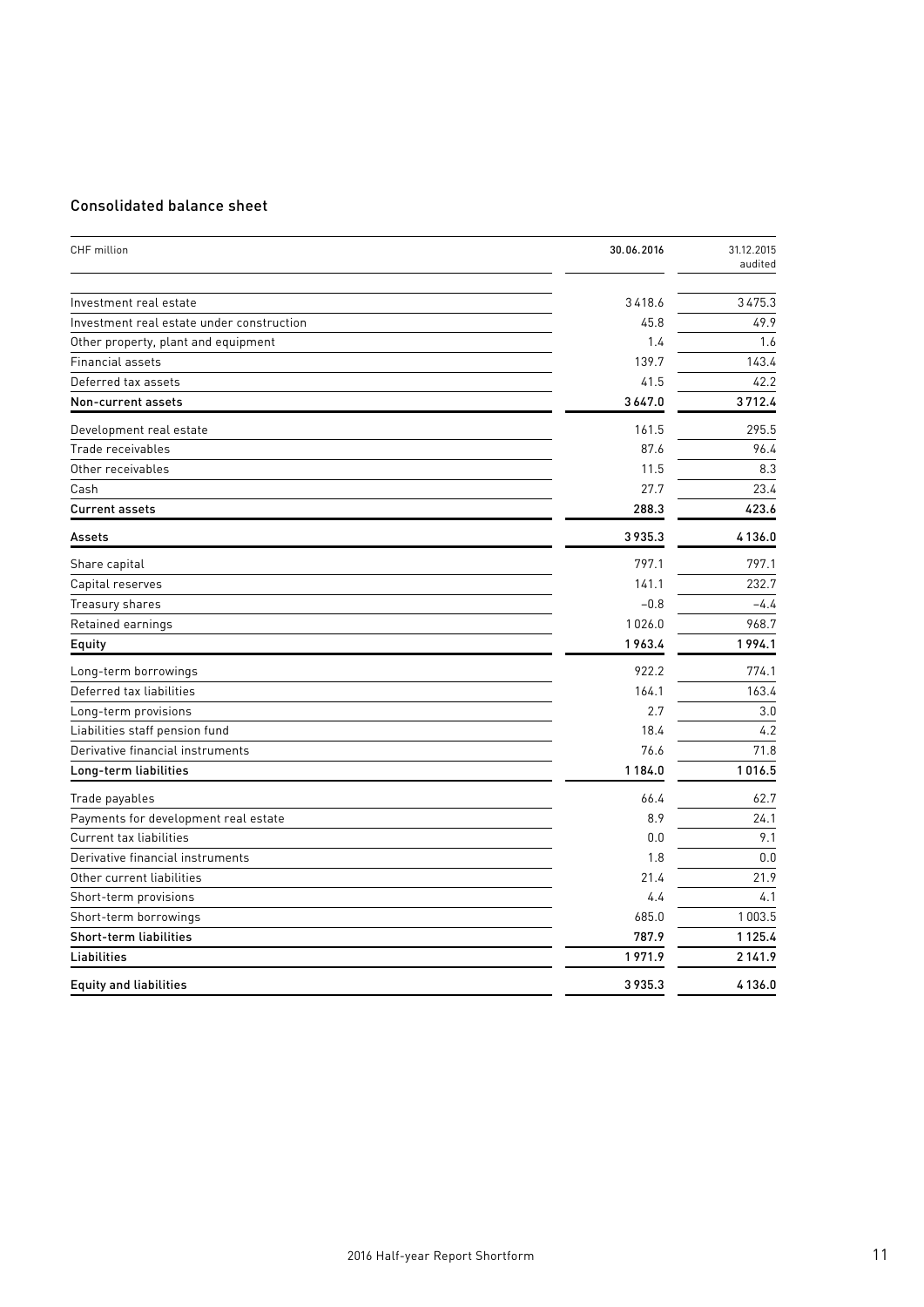# Consolidated statement of changes in shareholders' equity

|                                                   |                  |                     |                    |                     | Retained earnings       |                               |         |
|---------------------------------------------------|------------------|---------------------|--------------------|---------------------|-------------------------|-------------------------------|---------|
| CHF million                                       | Share<br>capital | Capital<br>reserves | Treasury<br>shares | Hedging<br>reserves | Revaluation<br>reserves | Other<br>retained<br>reserves | Total   |
| As at 1 January 2015                              | 797.1            | 320.2               | $-0.1$             | $-50.6$             | 85.1                    | 802.3                         | 1954.0  |
| Net profit                                        |                  |                     |                    |                     |                         | 67.2                          | 67.2    |
| Valuation of financial<br>instruments             |                  |                     |                    | $-5.6$              |                         |                               | $-5.6$  |
| Changes in employee benefits                      |                  |                     |                    |                     |                         | 1.2                           | 1.2     |
| Total comprehensive income                        |                  |                     |                    | $-5.6$              |                         | 68.4                          | 62.8    |
| Purchase treasury shares                          |                  |                     | $-17.1$            |                     |                         |                               | $-17.1$ |
| Sale treasury shares                              |                  |                     | 9.8                |                     |                         | $-0.1$                        | 9.7     |
| Pay-out of reserves from<br>capital contributions |                  | $-87.5$             |                    |                     |                         |                               | $-87.5$ |
| Share-based reimbursement                         |                  |                     | 0.1                |                     |                         |                               | 0.1     |
| Reclassification                                  |                  |                     |                    |                     | 19.3                    | $-19.3$                       | 0.0     |
| As at 30 June 2015<br>(reviewed)                  | 797.1            | 232.7               | $-7.3$             | $-56.2$             | 104.4                   | 851.3                         | 1922.0  |
| Net profit                                        |                  |                     |                    |                     |                         | 54.7                          | 54.7    |
| Valuation of financial<br>instruments             |                  |                     |                    | 6.8                 |                         |                               | 6.8     |
| Changes in employee benefits                      |                  |                     |                    |                     |                         | 7.7                           | 7.7     |
| Total comprehensive income                        |                  |                     |                    | 6.8                 |                         | 62.4                          | 69.2    |
| Purchase treasury shares                          |                  |                     | $-10.5$            |                     |                         |                               | $-10.5$ |
| Sale treasury shares                              |                  |                     | 13.3               |                     |                         |                               | 13.3    |
| Share-based reimbursement                         |                  |                     | 0.1                |                     |                         |                               | 0.1     |
| Reclassification                                  |                  |                     |                    |                     | 12.0                    | $-12.0$                       | 0.0     |
| As at 31 December 2015<br>(audited)               | 797.1            | 232.7               | $-4.4$             | $-49.4$             | 116.4                   | 901.7                         | 1994.1  |
| Net profit                                        |                  |                     |                    |                     |                         | 69.8                          | 69.8    |
| Valuation of financial<br>instruments             |                  |                     |                    | $-2.0$              |                         |                               | $-2.0$  |
| Changes in employee benefits                      |                  |                     |                    |                     |                         | $-10.5$                       | $-10.5$ |
| Total comprehensive income                        |                  |                     |                    | $-2.0$              |                         | 59.3                          | 57.3    |
| Purchase treasury shares                          |                  |                     | $-7.9$             |                     |                         |                               | $-7.9$  |
| Sale treasury shares                              |                  |                     | 11.4               |                     |                         |                               | 11.4    |
| Pay-out of reserves from<br>capital contributions |                  | $-91.6$             |                    |                     |                         |                               | $-91.6$ |
| Share-based reimbursement                         |                  |                     | 0.1                |                     |                         |                               | 0.1     |
| Reclassification                                  |                  |                     |                    |                     | 26.9                    | $-26.9$                       | 0.0     |
| As at 30 June 2016                                | 797.1            | 141.1               | $-0.8$             | $-51.4$             | 143.3                   | 934.1                         | 1963.4  |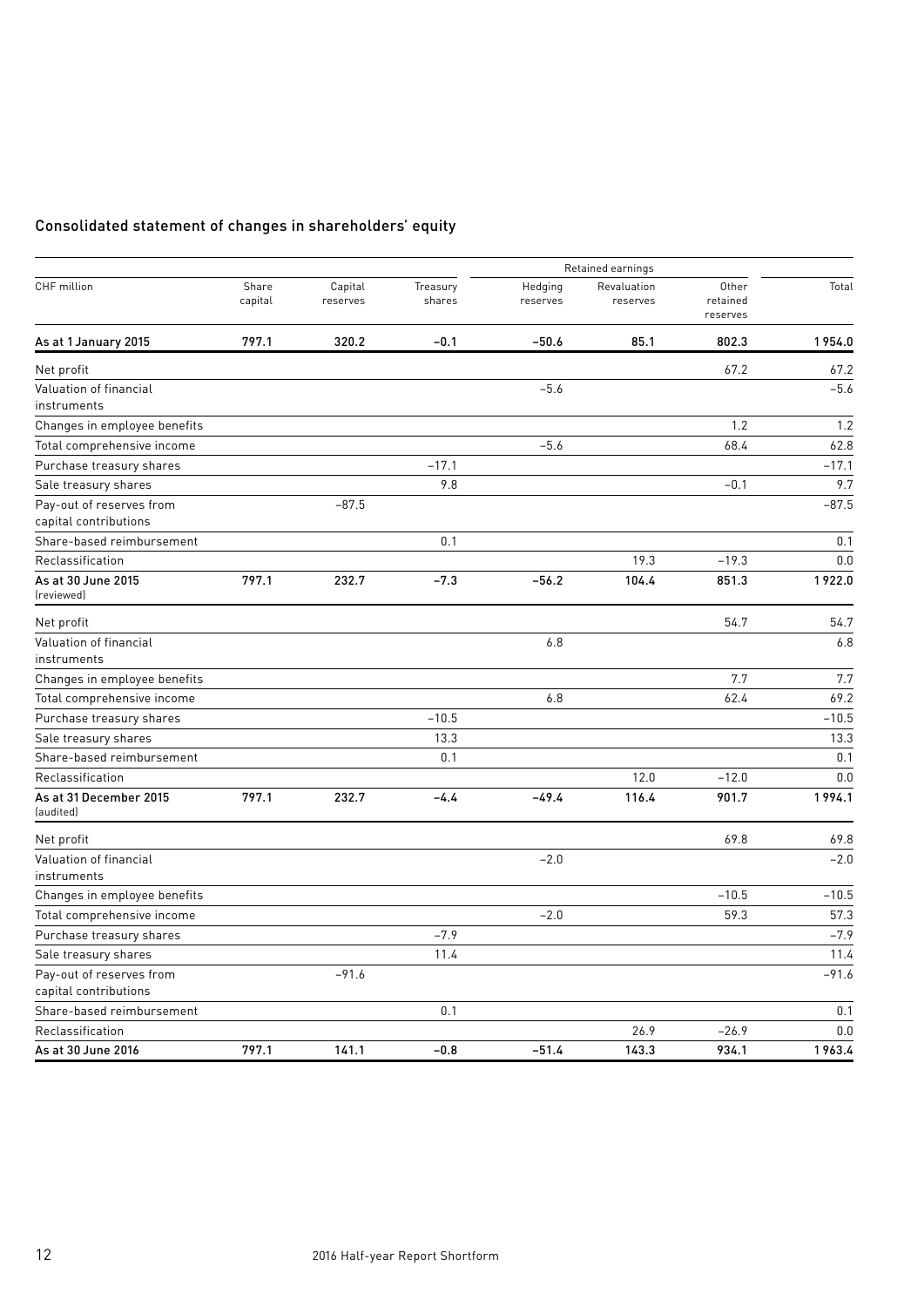# Consolidated cash flow statement

| CHF million                                                          | 1st half-year 2016 | 1st half-year 2015<br>reviewed |
|----------------------------------------------------------------------|--------------------|--------------------------------|
| Earnings before tax                                                  | 88.8               | 85.8                           |
| Net financial expense                                                | 21.6               | 17.9                           |
| Earnings from revaluation of investment real estate                  | $-10.3$            | $-10.5$                        |
| Depreciation other property, plant and equipment                     | 0.3                | 0.2                            |
| Depreciation intangible assets                                       | 0.0                | 1.0                            |
| Earnings from sale of investment real estate                         | $-5.6$             | $-18.4$                        |
| Capitalisation of company-produced assets in development real estate | $-2.1$             | $-4.7$                         |
| Share-based reimbursement                                            | 0.1                | 0.1                            |
| Change in pension fund obligations affecting net income              | 0.6                | 0.8                            |
| Other items                                                          | 0.4                | 1.1                            |
| Change in development real estate                                    | 134.5              | $-0.1$                         |
| Change in trade receivables                                          | 8.8                | $-3.5$                         |
| Change in other receivables                                          | $-3.2$             | 2.8                            |
| Change in provisions                                                 | $-0.3$             | 0.2                            |
| Change in trade payables                                             | 3.8                | $-3.2$                         |
| Change in down payments for development real estate                  | -15.2              | 5.4                            |
| Change in other current liabilities                                  | $-0.5$             | $-23.3$                        |
| Cost of finance paid                                                 | $-22.1$            | $-20.0$                        |
| Financial income received                                            | 0.9                | 0.9                            |
| Income tax paid                                                      | $-19.1$            | $-18.5$                        |
| Cash flow from operating activities                                  | 181.4              | 14.0                           |
| Acquisition of investment real estate                                | $-7.0$             | $-12.7$                        |
| Proceeds from sale of investment real estate                         | 98.8               | 88.2                           |
| Investment in investment real estate under construction              | $-13.6$            | $-6.0$                         |
| Divestment of investment real estate under construction              | 0.0                | 0.0                            |
| Acquisition of other property, plant and equipment                   | 0.1                | $-0.3$                         |
| Divestment of other fixed assets                                     | 0.0                | 0.0                            |
| Increase financial assets                                            | $-2.6$             | $-11.3$                        |
| Decrease in financial assets                                         | 5.8                | 4.2                            |
| Cash flow from investing activities                                  | 81.5               | 62.1                           |
| Increase in borrowings                                               | 65.0               | 95.0                           |
| Decrease in borrowings                                               | $-235.0$           | $-311.9$                       |
| Issue of bond loan                                                   | 149.4              | 221.1                          |
| Repayment bond loan                                                  | $-150.0$           | 0.0                            |
| Purchase treasury shares                                             | $-7.9$             | $-17.1$                        |
| Sale treasury shares                                                 | 11.5               | 9.8                            |
| Payout of reserves from capital contributions                        | $-91.6$            | $-87.5$                        |
| Cash flow from financing activities                                  | $-258.6$           | $-90.6$                        |
| Change in cash                                                       | 4.3                | $-14.5$                        |
| Cash at 1 January                                                    | 23.4               | 31.9                           |
| Cash at 30 June                                                      | 27.7               | 17.4                           |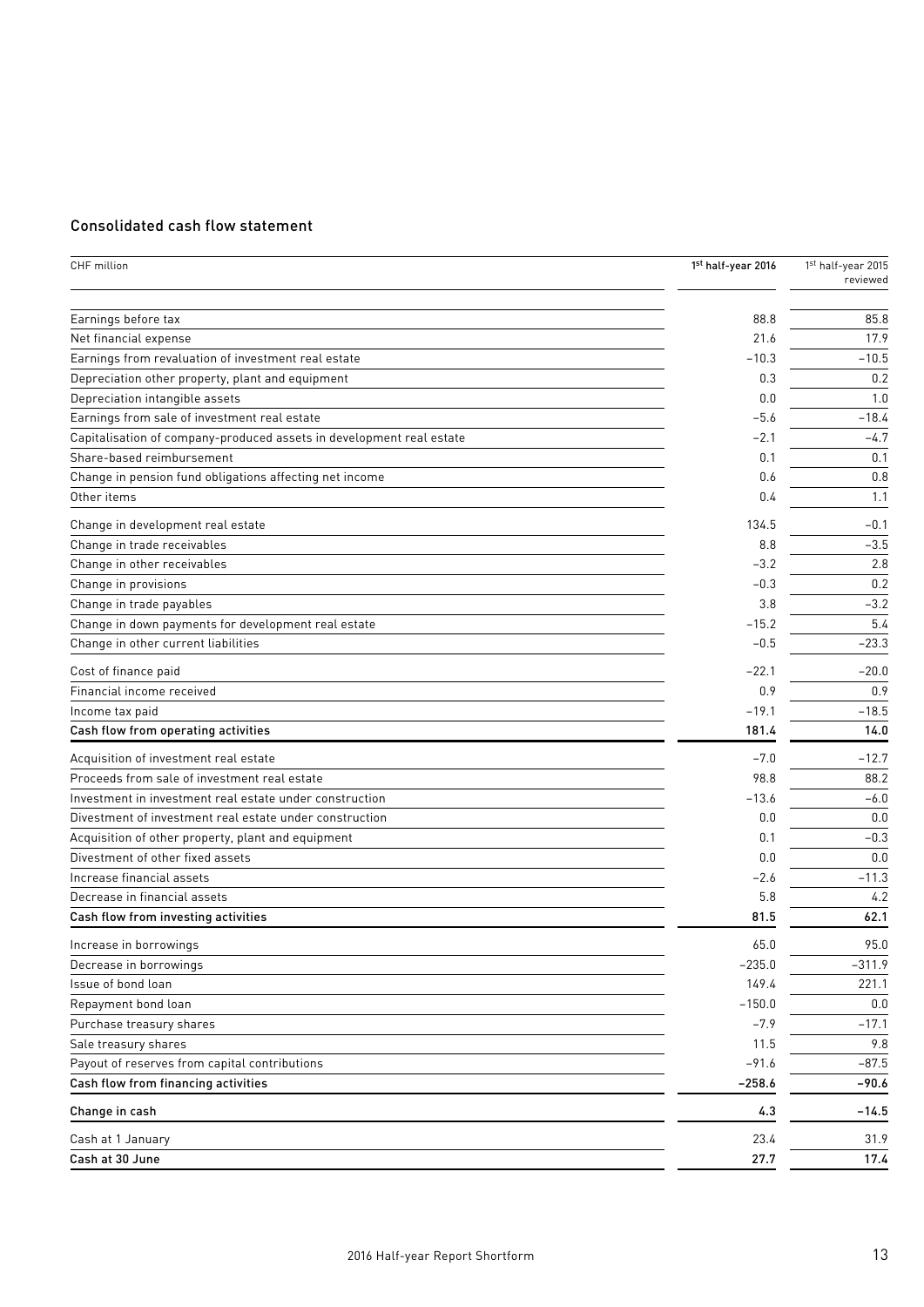# Additional information

### Information on investment real estate properties

|                                              |                     |              | City of Zurich | Rest of Canton Zurich |         |        | Other regions |                | T otal real estate |
|----------------------------------------------|---------------------|--------------|----------------|-----------------------|---------|--------|---------------|----------------|--------------------|
|                                              |                     | 2016*        | 2015*          | 2016*                 | 2015*   | 2016*  | 2015*         | 2016*          | 2015*              |
| Residential real estate                      |                     |              |                |                       |         |        |               |                |                    |
| Number                                       |                     | 6            | 5              | 10                    | 10      | 4      | 4             | 20             | 19                 |
| Living space                                 | $000 \; \text{m}^2$ | 22           | 20             | 86                    | 86      | 18     | 18            | 126            | 124                |
| Vacancy rate <sup>1</sup>                    | $\%$                | 6.2          | 16.4           | 1.7                   | 3.0     | 1.9    | 5.0           | 2.7            | 6.1                |
| Rental income                                | CHF million         | 3.3          | 2.9            | 10.2                  | 10.3    | 2.5    | 2.4           | 16.0           | 15.6               |
| Earnings on property <sup>2</sup>            | CHF million         | 2.9          | 2.6            | 9.2                   | 9.0     | 2.0    | 2.1           | 14.1           | 13.7               |
| Gross yield                                  | $\%$                | 4.2          | 3.9            | 4.4                   | 4.7     | 4.9    | 5.0           | 4.4            | 4.6                |
| Net yield <sup>3</sup>                       | $\%$                | 3.7          | 3.5            | 4.0                   | 4.1     | 3.9    | 4.3           | 3.9            | 4.0                |
| Acquisition value                            | CHF million         | 142.2        | 120.4          | 331.1                 | 331.1   | 84.2   | 84.3          | 557.5          | 535.8              |
| Market value                                 | CHF million         | 193.0        | 155.3          | 462.6                 | 462.7   | 101.6  | 101.6         | 757.2          | 719.6              |
| Average market value                         |                     |              |                |                       |         |        |               |                |                    |
| by property                                  | CHF million         | 32.2         | 31.3           | 46.3                  | 46.3    | 25.4   | 25.4          | 37.9           | 37.9               |
| Change in market value <sup>4</sup>          | CHF million         | 11.4         | 3.9            | 0.0                   | 20.8    | 0.0    | 3.7           | 11.4           | 28.4               |
| <b>Commercial real estate</b>                |                     |              |                |                       |         |        |               |                |                    |
| Number                                       |                     | 18           | 21             | 14                    | 15      | 7      | 7             | 39             | 43                 |
| Floor space                                  | $000 \; \text{m}^2$ | 304          | 319            | 200                   | 203     | 52     | 52            | 556            | 574                |
| Vacancy rate <sup>1</sup>                    | $\%$                | 5.5          | 7.4            | 10.0                  | 11.2    | 6.3    | 2.2           | 7.0            | 8.0                |
| Rental income                                | CHF million         | 41.8         | 43.3           | 21.0                  | 20.6    | 7.7    | 9.0           | 70.5           | 72.9               |
| Earnings on property <sup>2</sup>            | CHF million         | 36.4         | 33.1           | 18.0                  | 17.8    | 6.5    | 8.0           | 60.9           | 58.9               |
| Gross yield                                  | $\%$                | 5.2          | 5.2            | 5.3                   | 5.3     | 5.2    | 5.6           | 5.2            | 5.3                |
| Net yield <sup>3</sup>                       | $\frac{0}{0}$       | 4.5          | 4.0            | 4.5                   | 4.6     | 4.5    | 5.0           | 4.5            | 4.3                |
| Acquisition value                            | CHF million         | 1558.6       | 1622.6         | 798.4                 | 822.6   | 303.2  | 303.0         | 2660.2         | 2748.2             |
| Market value                                 | CHF million         | 1588.0       | 1655.6         | 787.9                 | 808.7   | 285.5  | 291.4         | 2661.4         | 2755.7             |
| Average market value                         |                     |              |                |                       |         |        |               |                |                    |
| by property                                  | CHF million         | 88.2         | 78.8           | 56.3                  | 53.9    | 40.8   | 41.6          | 68.2           | 64.1               |
| Change in market value <sup>4</sup>          | CHF million         | 2.9          | $-8.6$         | $-4.3$                | $-12.5$ | $-6.2$ | $-5.3$        | $-7.6$         | $-26.4$            |
| Investment real estate under<br>construction |                     |              |                |                       |         |        |               |                |                    |
| Number                                       |                     | $\mathbf{1}$ | $\sqrt{2}$     | $\mathbf{1}$          |         |        |               | $\overline{2}$ | $\overline{2}$     |
| Land area                                    | $000 \; \text{m}^2$ | 11           | 13             | 11                    |         |        |               | 22             | 13                 |
| Acquisition value                            | CHF million         | 28.8         | 36.8           | 1.9                   |         |        |               | 30.7           | 26.0               |
| Market value                                 | CHF million         | 43.4         | 49.9           | 2.4                   |         |        |               | 45.8           | 33.8               |
| Change in market value <sup>4</sup>          | CHF million         | 6.0          | 8.5            | 0.5                   |         |        |               | 6.5            | 8.5                |
| Investment volume                            | CHF million         | 73.0         | 96.0           | 38.0                  |         |        |               | 111.0          | 96.0               |
|                                              |                     |              |                |                       |         |        |               |                |                    |

\* Should no further particulars be given, values referring to the income statement concern the 1st half-year, and balance sheet values the cut-off date on 30.06.2016 or 31.12.2015.

<sup>1</sup> In percent of target rental income, cumulative as at cut-off date

<sup>2</sup> Rental income minus real estate expenses

<sup>3</sup> Rental earnings in percent of continued market value on 1 January

<sup>4</sup> From revaluation in first half-year 2016 or 2015 respectively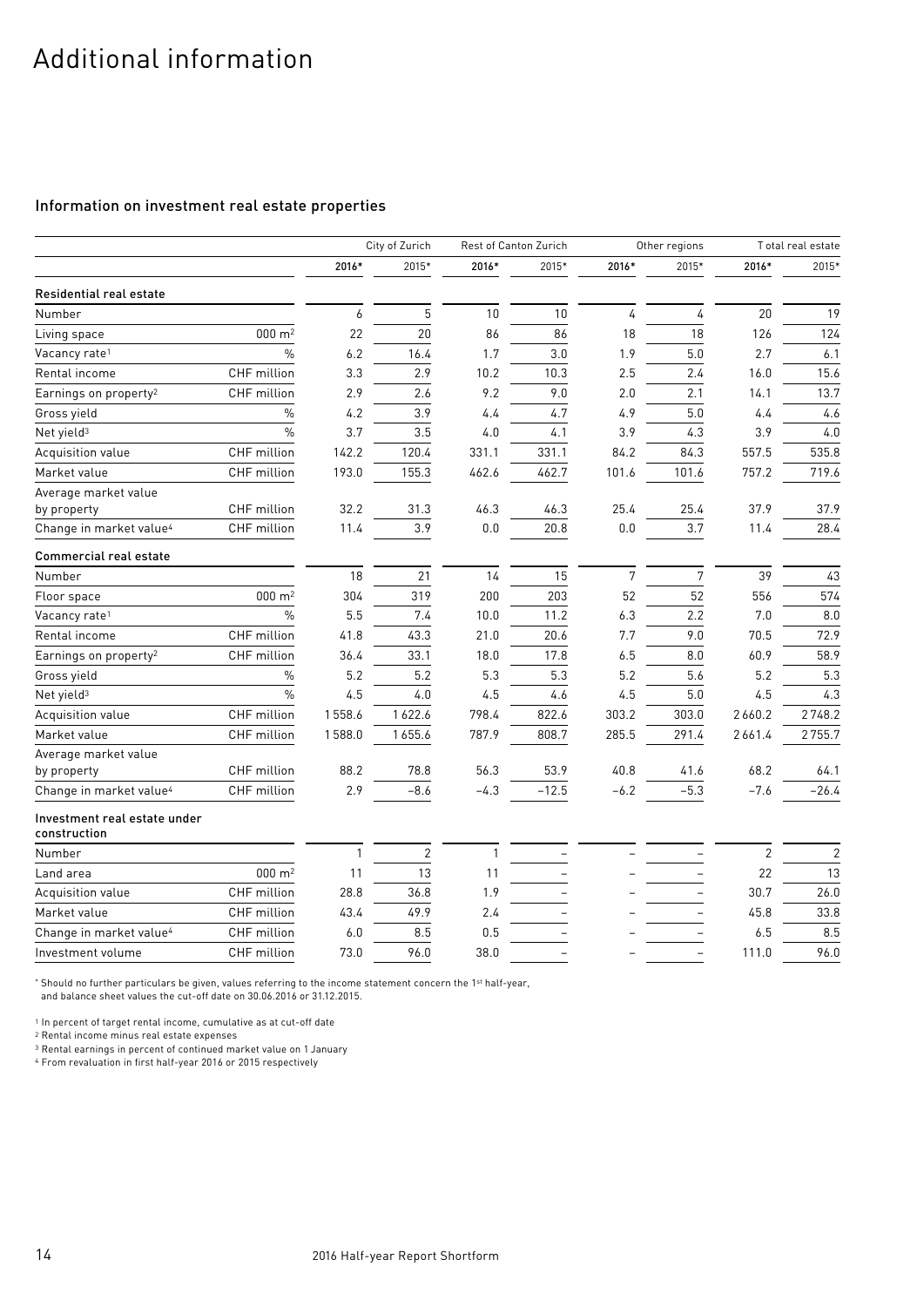### Key figures of Allreal share

|                                                    |                  | 1st half-year 2016<br>resp. 30.06.2016 | 1st half-year 2015<br>resp. 31.12.2015 |
|----------------------------------------------------|------------------|----------------------------------------|----------------------------------------|
| Issued share capital on cut-off date               | CHF million      | 797.1                                  | 797.1                                  |
| Authorised capital on cut-off date                 | CHF million      | 50.0                                   | 100.0                                  |
| Conditional capital on cut-off date                | CHF million      | 134.8                                  | 134.8                                  |
| Issued shares on cut-off date                      | number           | 15942821                               | 15942821                               |
| Treasury shares on cut-off date                    | number           | 7829                                   | 33 2 2 0                               |
| Outstanding shares on cut-off date <sup>1</sup>    | number           | 15934992                               | 15 909 601                             |
| Outstanding shares on average <sup>2</sup>         | number           | 15928240                               | 15 911 213                             |
| Share price high                                   | <b>CHF</b>       | 142.20                                 | 150.20                                 |
| Share price low                                    | <b>CHF</b>       | 128.40                                 | 128.10                                 |
| Share price on cut-off date                        | <b>CHF</b>       | 135.00                                 | 133.60                                 |
| Market capitalisation on cut-off date <sup>3</sup> | CHF million      | 2 1 5 1 . 2                            | 2 1 2 5 . 5                            |
| Average trading volume per day<br>(on exchange)    | number<br>shares | 12746                                  | 17829                                  |
|                                                    |                  |                                        |                                        |

<sup>1</sup> Number of issued shares minus treasury shares

<sup>2</sup> Average number of shares outstanding according to IAS 33

<sup>3</sup> Share price on cut-off date multiplied by the number of outstanding shares on cut-off date

### Share statistics

| Share type          | Registered share |
|---------------------|------------------|
| Par value per share | <b>CHF 50</b>    |
| Securities number   | 883756           |
| SIX symbol          | ALLN             |
| <b>ISIN</b>         | CH0008837566     |
| Bloomberg           | <b>ALLN SW</b>   |
| Renters             | ALLN.S           |
|                     |                  |

## Shareholder structure as at 30 June 2016

| Number of shares        | Number of shareholders | Number of shares | $\%$  |
|-------------------------|------------------------|------------------|-------|
|                         |                        |                  |       |
| >478 284 shares (>3%)   | 7                      | 4805228          | 30.1  |
| 100 001-478 284 shares  | 17                     | 3401211          | 21.3  |
| 10 001-100 000 shares   | 107                    | 3362063          | 21.1  |
| 1001-10 000 shares      | 423                    | 1207228          | 7.6   |
| $1-1000$ shares         | 2970                   | 716834           | 4.5   |
| <b>Total registered</b> | 3524                   | 13492564         | 84.6  |
| Not registered          |                        | 2450257          | 15.4  |
| <b>Total shares</b>     |                        | 15942821         | 100.0 |

53.4% of share capital is held by pension funds and insurance companies and 9.2% by individual persons. A further 22.0% is held by legal entities as well as funds, foundations and banks. 15.4% of share capital is not registered in the share register. 6.7% of share capital is held by non-Swiss shareholders (registered).